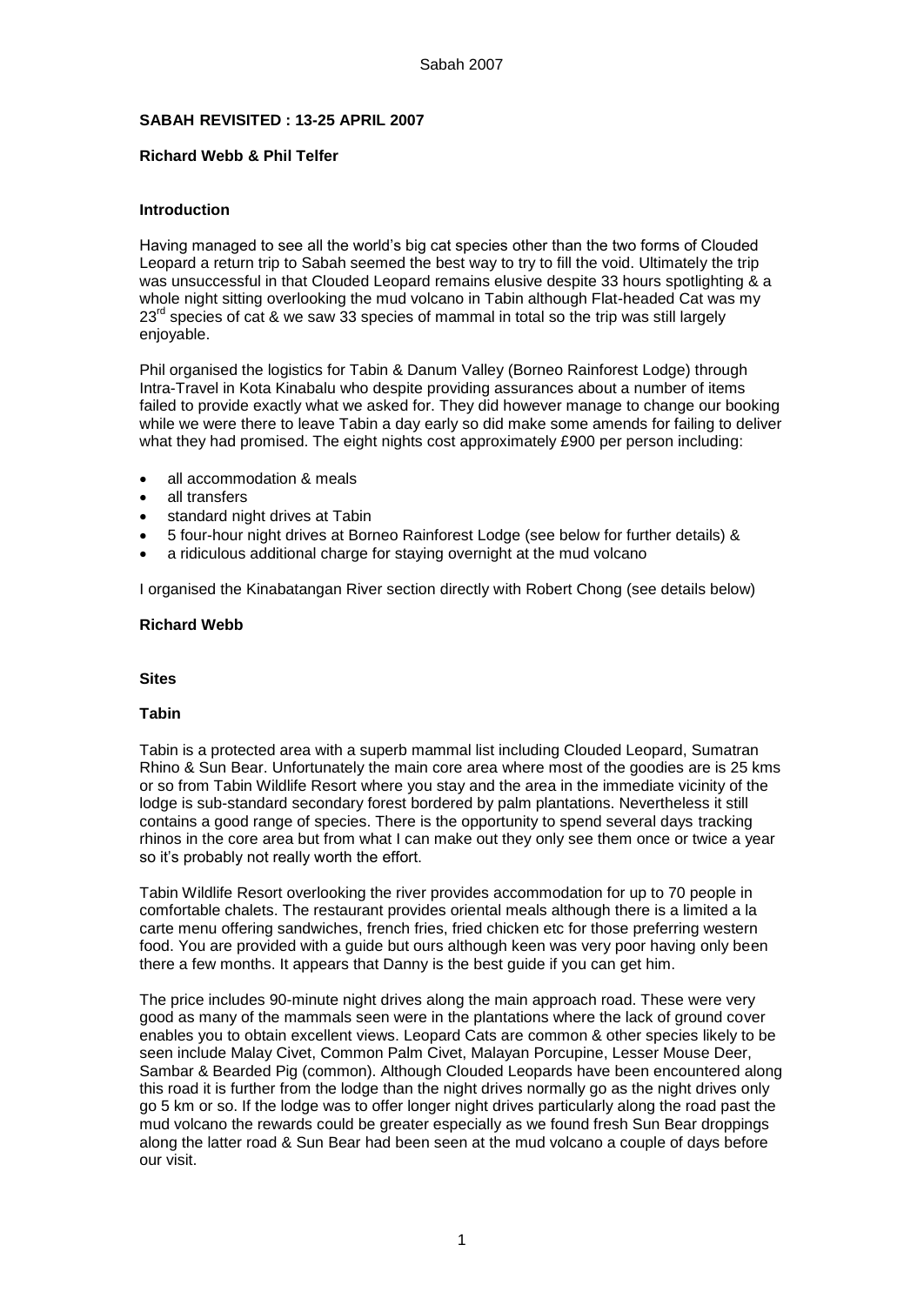The lodge offers early morning drives along the same road at extra cost but ours left too late in the morning to be worthwhile although we did see Bornean Gibbon & Bearded Pigs.

There is also the opportunity to spend the night, at extra cost, in the observation tower overlooking the mud volcano. We did this & saw Sambar, Bearded Pig & Thomas's Flying Squirrel & there were 2 Orang Utans in trees behind the tower at dawn the following morning. Sun Bear, Clouded Leopard & 'Borneo Pygmy' Elephant have all been seen here so it does have potential. However the mud volcanos in the core area are probably far better. If you do decide to overnight here ensure that adequate mossie netting is provided as we got bitten to pieces!

There are also a number of trails around the lodge. The two that we walked were poorly maintained & consequently difficult to work. We did however see Bornean Gibbon & two species of treeshrew along Sambar Trail & Low's & Plain Pygmy Squirrels around the lodge itself. Elephants had been seen near the lodge two days prior to our arrival & otters are occasionally seen along the river.

Overall we were disappointed with Tabin & left a day early although with slightly more flexibility around the night drives it clearly has huge potential.

#### **Borneo Rainforest Lodge**

Borneo Rainforest Lodge is probably the best place in the world to see Clouded Leopard although you still need considerable luck whether on a night drive, walking the trails or on drives in and out of the lodge.

Having visited BRL in 2003, the spotlighting this time around was slightly disappointing but overall the 5 days there were excellent. Since my previous visit the lodge seems to have become more flexible. In the past you had to walk the trails with a guide but our guide William Baroh was happy for us to walk the trails alone which was a bonus. William is generally an excellent guide & of the guides available is the most experienced & most flexible. He did however seem to be lacking enthusiasm when we were there possibly because he had been guiding continuously for 3 weeks without a day off.

The lodge offers comfortable chalets, some with fridges, & buffet-style meals. Breakfasts generally have a western bias but other meals are distinctly oriental with few options for those preferring western food. The lodge is growing rapidly & it will be interesting to see what impact the increased numbers of people visiting the area has on the wildlife.

The morning walks generally start about 0615 although I tended to be out spotlighting between 0430 & 0500 & generally saw very few people out in the field before breakfast. You generally return for breakfast about 0800 (breakfast is officially from 0700-0800) & then go out again after breakfast. Lunch is from 1200-1330.

Guided afternoon walks start around 1530 returning about 1800.

The package includes a nightly 90-minute spotlighting drive along the 4-km approach road where they regularly see Slow Loris & Flying Squirrels. One drive also produced Banded Palm Civet & Long-tailed Porcupine while we were there. You can also take spotlighting walks on the trails where you have a better chance of seeing Western Tarsier.

You can also take extended night drives at additional cost & we did five four-hour drives to increase our chances of seeing cats etc. The cost of a four hour drive is 150 ringitts per person (c.£23) with a minimum of two people & a maximum of four. Additional hours are 37.50 ringitts per person per hour.

You can also take extended night drives of between one & four hours at an additional cost of 37.50 ringitts per person per hour with a minimum of two people.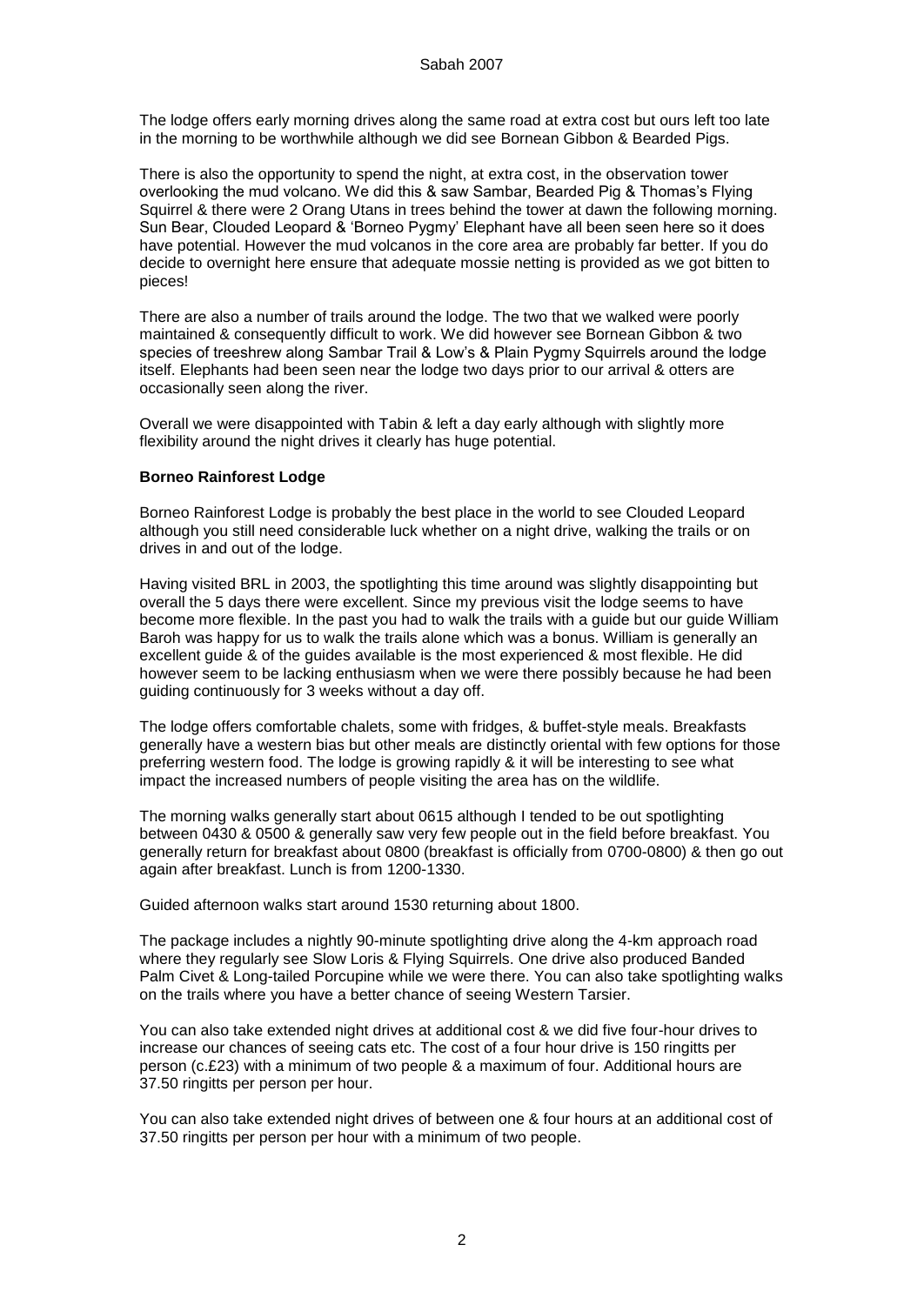All the vehicles only use one spotlight powered from the battery of the vehicle but if you take your own you can plug a second into the cigarette lighter giving you better coverage.

Generally speaking the first part of drive along the approach road is quiet, we only saw Greater Mouse Deer (common around the lodge), Red Giant Flying Squirrel, Brown Spiny Rat & Common Palm Civet & a brief Leopard Cat along this road. The best spotlighting is along the main road at the end of the approach road & we saw a good variety of species including 10 Leopard Cats, Malay Civets, Small-toothed Palm Civets, Common Palm Civets & 'Borneo Pygmy' Elephant along here. See checklist for more details. The drives were not as productive as the 2003 drives but were still reasonably good. Previous experience suggested that the best spotlighting is after heavy afternoon/early evening rain when a lot of mammals come out on the roads to avoid the wet vegetation. Jon Hall found the same thing in 2004. On this trip this did not seem to be the case probably because the cloud lingered right through the night & we found that the sections of the road shrouded in low cloud were totally unproductive. The sections without low cloud produced mammals on the roads.

It may also be that it is more productive later in the year (May-August) when there are more fruiting trees improving your chances of seeing Slow Loris, Bintaurong etc.

Banded Palm Civets sometimes feed behind the restaurant at night.

During the day the trails are excellent for up to 6 species of primate, Orang Utan, Red Leaf Monkey, Bornean Gibbon & Pig-tailed & Long-tailed Macaques are regularly seen with Hose's Leaf Monkey being seen occasionally. Smooth & Oriental Small-clawed Otters are both regularly seen along the river, we saw a group of 9 Smooth Otters one afternoon.

Finally the birding is excellent & we saw both Black-headed & Blue-headed Pittas along with Great-billed Heron & a number of other quality species.

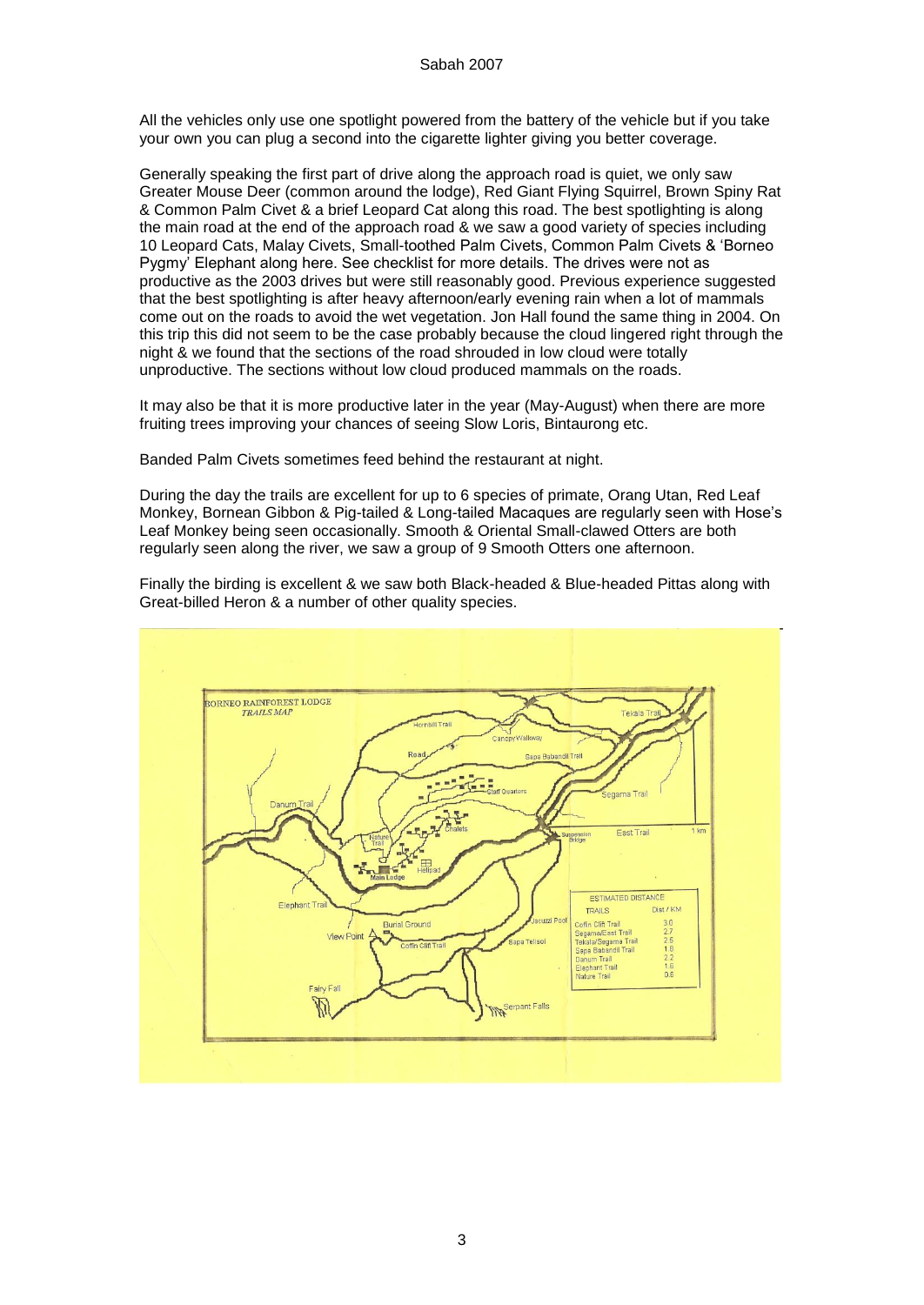## **Kinabatangan River**

Historically most people have stayed at one of the lodges at Sukau. Unfortunately however with the area now containing 10 lodges the area is overrun with people & it is apparently not uncommon for there to be up to 30 boats on the main tributary during the late afternoon when primate watching is at its best. As a consequence of this the increased level of disturbance has had a negative impact on primate numbers in the area.

Fortunately there are now three lodges about 40 minutes from Sukau & these enable you to avoid the crowds. The best of these is Kinabatangan Jungle Camp run by Robert Chong. We stayed there for three nights which cost c.£210 per person including transfers, meals, accommodation, 3 boat trips (including night cruises) per day & guiding by Robert. The rooms are comfortable & being a small lodge they are happy to cater to people's individual tastes.

For most people primates & particularly Proboscis Monkeys are the main reason for visiting the river & these are common along the main river & along a tributary about 20 minutes from the lodge. Late afternoon is best for primates & Proboscis Monkey & Long-tailed Macaques are common. We also saw small numbers of Silvered Langur & Hose's Leaf Monkey also occurs. Orang Utans are common & we saw 6 along a small stretch of the main river within 20 minutes on the third afternoon. We also had one in the camp itself on the first evening.

The camp has a couple of trails where you can see primates & squirrels including Prevost's, Plantain & Plain Pygmy. Common & Banded Palm Civets are occasionally seen around the lodge at night & Clouded Leopard has been seen from the lodge during the day on two occasions!

Three species of otter occur along the river but are generally elusive.

The night cruises can be good with Flat-headed Cat being regularly seen, we had excellent views on two consecutive nights, & also saw Leopard Cat, Small-toothed Palm Civet, Malay Civet & Slow Loris.

KJC can be highly recommended. For bookings contact Robert at labukbb@yahoo.com

## **Itinerary**

- $13<sup>th</sup>$  Arrived Kota Kinabalu late morning. Transferred to Hyatt Regency. Afternoon at Kota Kinabalu Wetland Sanctuary & Likas Bay  $14<sup>th</sup>$  Early morning flight to Lahud Datu. Transfer to Tabin, late morning around lodge. Later afternoon at Mud Volcano observation tower. Evening night drive along approach road.  $15<sup>th</sup>$  Early morning drive along approach road followed by walk along Sambar Trail Later afternoon drive/walk to Mud Volcano where overnighted in Observation Tower.  $16<sup>th</sup>$  Early morning along road back to lodge Later afternoon walk & evening night drive along approach road.  $17<sup>th</sup>$  Morning transfer to Borneo Rainforest Lodge Afternoon walk along Segama & Tekala Trails & back along approach road Extended night drive from 2015-0100  $18^{th}$  Early morning (0615) walk to Canopy Walkway & back to lodge Morning walk along boardwalk, Hornbill Trail, Canopy Walkway Trail & back to lodge along Segama River.
	- Afternoon walk along approach road.
	- Extended night drive from 2010-0020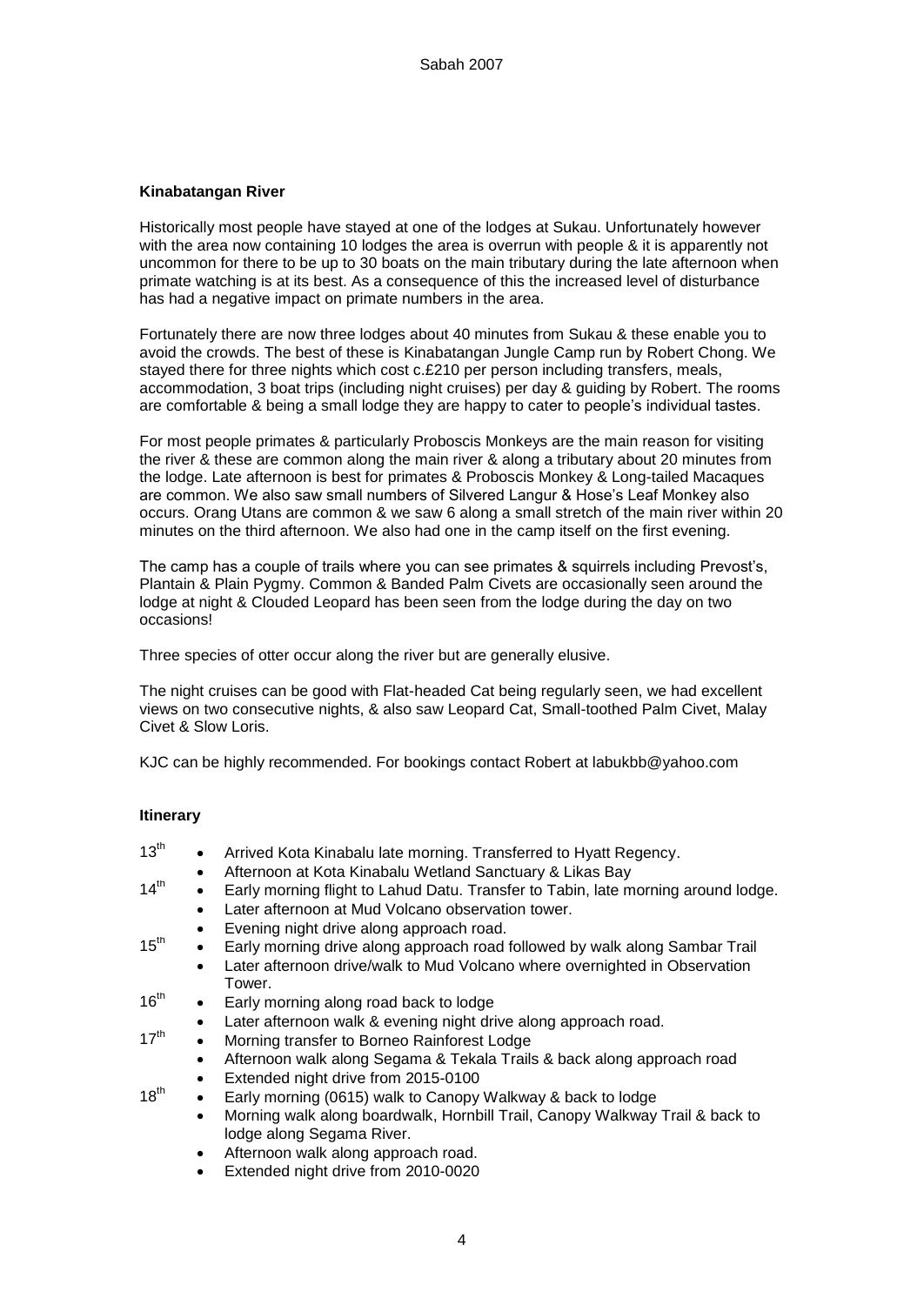- $19<sup>th</sup>$  Early morning (0530) walk along approach road, Canopy Walkway Trail & along Segama River to lodge.
	- Morning walk along East Trail & Segama Trails before returning to lodge.
	- Late afternoon along Danum Trail & viewpoint.
	- Extended night drive from 2015-0015.
- $20<sup>th</sup>$  Early morning (0430 i.e. pre-dawn) walk c.2.5 km along approach road & back to lodge.
	- Morning walk to end of Danum Trail
	- Afternoon drive to top of approach road & walk back to lodge via viewpoint.
	- Spotlighting along boardwalk followed by extended night drive from 2100-0100.
- $21^{st}$  Early morning walk (0515) along approach road, Tekala & Segama Trails & back to lodge
	- Morning walk along Segama & Tekala Trails & back along approach road
	- Afternoon walk along approach road to Tekala Trail & back along road to lodge
	- Extended night drive from 0810 to 0040 followed by walk along boardwalk & Hornbill Trail until 0145.

 $22<sup>nd</sup>$ Transfer back to Lahad Datu & on to Kinabatangan River arriving mid-afternoon

- Late afternoon cruise along Kinabatangan River & tributary
- Night cruise along Kinabatangan River & tributary

 $23<sup>rd</sup>$ Morning, afternoon & night cruises along Kinabatangan River & tributary

- Late morning walk around trails at KJC.  $24^{\text{th}}$ 
	- Morning, afternoon & night cruises along Kinabatangan River & tributary
	- Late morning walk around trails at KJC.
		- Short spotlightinfg walk along trails at KJC.
- $25<sup>th</sup>$  Early morning cruise to Sukau
	- Return to camp & transfer to Sandakan for return flights

# **Checklist**

All records are RW's unless otherwise stated.

| <b>Lesser/Slender Treeshrew</b> | Singles Tabin (Sambar Trail) & Kinabatangan Jungle Camp       |
|---------------------------------|---------------------------------------------------------------|
| Tupaia minor/gracilis           |                                                               |
| <b>Large Treeshrew</b>          | Singles Tabin (Sambar Trail) & Borneo Rainforest Lodge        |
| Tupaia tana                     | (Boardwalk)                                                   |
| Colugo                          | <b>Borneo Rainforest Lodge</b>                                |
| Cynocephalus variegatus         | Red morph at daytime roost on day 1 along Tekala Trail.       |
|                                 | Grey morph on 4 <sup>th</sup> night drive<br>$\bullet$        |
|                                 | Grey morph at daytime roost near lodge on final morning       |
| <b>Slow Loris</b>               | One on 3 <sup>rd</sup> night cruise along Kinabatangan River. |
| Nycticebus coucang              |                                                               |
| <b>Red Leaf Monkey</b>          | Seen on 4 days at Borneo Rainforest Lodge. At least 4         |
| Presbytis rubicunda             | possibly 5 groups of up to 8 animals, 2 groups containing     |
|                                 | pale morphs.                                                  |
| <b>Silvered Langur</b>          | Six including one orange morph on 1st afternoon along<br>٠    |
| Presbytis cristata              | Kinabatangan River.                                           |
|                                 | Two along tributary on 3rd afternoon.                         |
| <b>Proboscis Monkey</b>         | Common along Kinabatangan River & tributary particularly on   |
| Naalis larvatus                 | afternoon cruises.                                            |
| <b>Long-tailed Macaque</b>      | Seen along Segama Trail at Borneo Rainforest Lodge on         |
| Macaca fascicularis             | 2 days.                                                       |
|                                 | Common along Kinabatangan River & tributary.                  |
| <b>Pig-tailed Macaque</b>       | Up to 20 seen on three days at Tabin & two days at Borneo     |
| Macaca nemestrina               | Rainforest Lodge.                                             |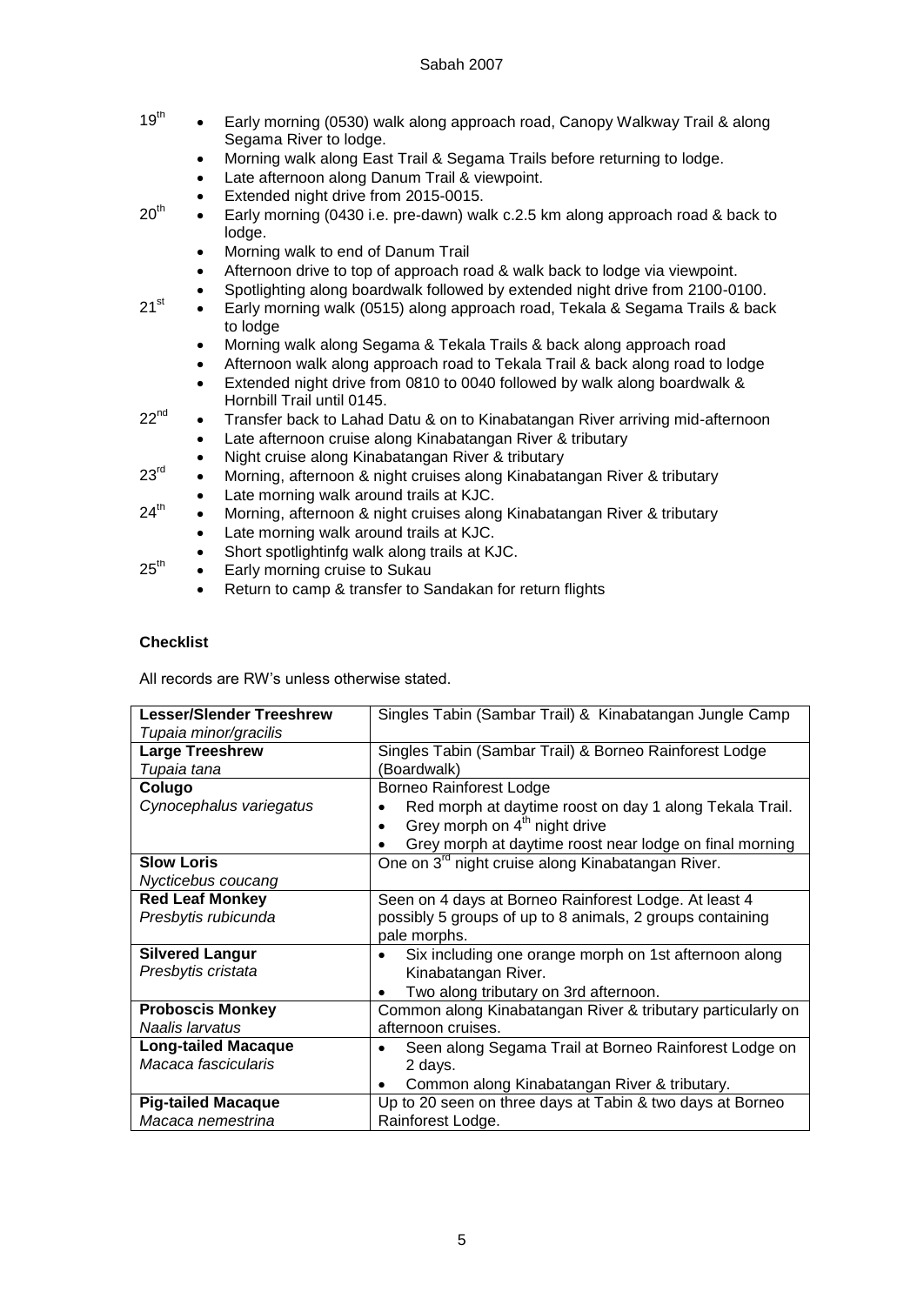| <b>Orang Utan</b>                                         | Tabin - an adult male plus a juvenile near the observation<br>$\bullet$                                             |
|-----------------------------------------------------------|---------------------------------------------------------------------------------------------------------------------|
| Pongo pygmaeus                                            | tower on the 3rd morning                                                                                            |
|                                                           | Borneo Rainforest Lodge - a single male near the lodge<br>$\bullet$                                                 |
|                                                           | on the 1st 3 days                                                                                                   |
|                                                           | Kinabatangan River<br>$\bullet$                                                                                     |
|                                                           | Two along the river & one at the camp on the 1st<br>1.                                                              |
|                                                           | afternoon                                                                                                           |
|                                                           | 2. Two along the river on the 2nd afternoon                                                                         |
|                                                           | 3. A female with a young one on the 2nd morning                                                                     |
|                                                           | The female with the young one, the two from the<br>4.                                                               |
|                                                           | previous afternoon, and another singleton on the 3rd                                                                |
| <b>Bornean Gibbon</b>                                     | afternoon all within 15 minutes.                                                                                    |
| Hylobates muelleri                                        | Tabin - three groups seen on the 2nd morning, two along<br>$\bullet$<br>the approach road & one along Sambar Trail. |
|                                                           | Borneo Rainforest Lodge - heard daily, seen by PT near<br>$\bullet$                                                 |
|                                                           | the viewpoint on day 4                                                                                              |
|                                                           | Kinabatangan River - heard                                                                                          |
| <b>Prevost's Squirrel</b>                                 | A total of five at Borneo Rainforest Lodge & one at                                                                 |
| Callosciurus prevostii                                    | Kinabatangan Jungle Camp                                                                                            |
| <b>Plantain Squirrel</b>                                  | Two singles Kinabatangan Jungle Camp                                                                                |
| Callosciurus notatus                                      |                                                                                                                     |
| <b>Low's Squirrel</b>                                     | One Tabin (PT)                                                                                                      |
| Sundasciurus Iowi                                         |                                                                                                                     |
| <b>Plain Pygmy Squirrel</b>                               | Two Tabin, four Borneo Rainforest Lodge & one                                                                       |
| Exilisciurus exilis                                       | Kinabatangan Jungle Camp                                                                                            |
| <b>Black Flying Squirrel</b>                              | Borneo Rainforest Lodge – one on 1 <sup>st</sup> night-drive, two on 4 <sup>th</sup>                                |
| Aeromys tehromelas                                        | & one on $5^{\text{th}}$ .                                                                                          |
| <b>Thomas's Flying Squirrel</b>                           | Tabin - one near observation tower<br>$\bullet$                                                                     |
| Aeromys thomasi                                           | Borneo Rainforest Lodge - two on 3 <sup>rd</sup> night drive<br>$\bullet$                                           |
| <b>Red Giant Flying Squirrel</b><br>Petaurista petaurista | Borneo Rainforest Lodge - nightly counts of 5, 2, 3+, 1 & 3                                                         |
| <b>Flying Squirrel sp</b>                                 | Borneo Rainforest Lodge – 2 on 1 <sup>st</sup> night drive & 3+ on $3^{rd}$ .                                       |
| <b>Brown Spiny Rat</b>                                    | Borneo Rainforest Lodge – singles on $3^{rd}$ & $5^{th}$ night drives                                               |
| Maxomys rajah                                             |                                                                                                                     |
| <b>Malayan Porcupine</b>                                  | Tabin – one on $1st$ night drive                                                                                    |
| Hystrix brachyura                                         |                                                                                                                     |
| <b>Sun Bear</b><br>Helarctos malayanus                    | Fresh droppings along road to Mud Volcano trail                                                                     |
| <b>Malay Civet</b>                                        | Tabin - one on 1 <sup>st</sup> night drive<br>$\bullet$                                                             |
| Viverra tangalunga                                        | Borneo Rainforest Lodge - nightly counts of 1, 4, 1, 1 & 7<br>$\bullet$                                             |
|                                                           | & one along boardwalk                                                                                               |
|                                                           | Kinabatangan River - one along tributary on 3 <sup>rd</sup> night<br>$\bullet$                                      |
|                                                           | cruise                                                                                                              |
| <b>Small-tooted Palm Civet</b>                            | Borneo Rainforest Lodge -singles on 2 <sup>nd</sup> & 3 <sup>rd</sup> night<br>$\bullet$                            |
| Arctogalidia trivirgata                                   | drives.                                                                                                             |
|                                                           | Kinabatangan River – singles on $2^{nd}$ & $3^{rd}$ night cruises.<br>$\bullet$                                     |
| <b>Common Palm Civet</b>                                  | Tabin $-5$ & 2 on the two night drives<br>$\bullet$                                                                 |
| Paradoxorus hermaphroditus                                | Borneo Rainforest Lodge - nightly counts of 2, 2, 1, 2 & 1<br>$\bullet$                                             |
|                                                           | Kinabatangan River – one in jungle camp on 1 <sup>st</sup> night<br>$\bullet$                                       |
| <b>Banded Palm Civet</b>                                  | Kinabatangan River – one along tributory on $3rd$ night cruise                                                      |
| Hermigalus derbyanus                                      |                                                                                                                     |
| <b>Flat-headed Cat</b>                                    | Kinabatangan River - great views of a single hunting along                                                          |
| Prionailarus planiceps                                    | the tributary on the $2^{nd}$ & $3^{rd}$ night cruises.                                                             |
| <b>Leopard Cat</b>                                        | Tabin – one $& 3+$ on the two night drives<br>$\bullet$                                                             |
| Felis bengalensis                                         | Borneo Rainforest Lodge - nightly counts of 4, 0, 2, 3 & 1<br>$\bullet$                                             |
|                                                           | Kinabatangan River – one seen twice on the $2^{nd}$ night<br>$\bullet$                                              |
|                                                           | cruise                                                                                                              |